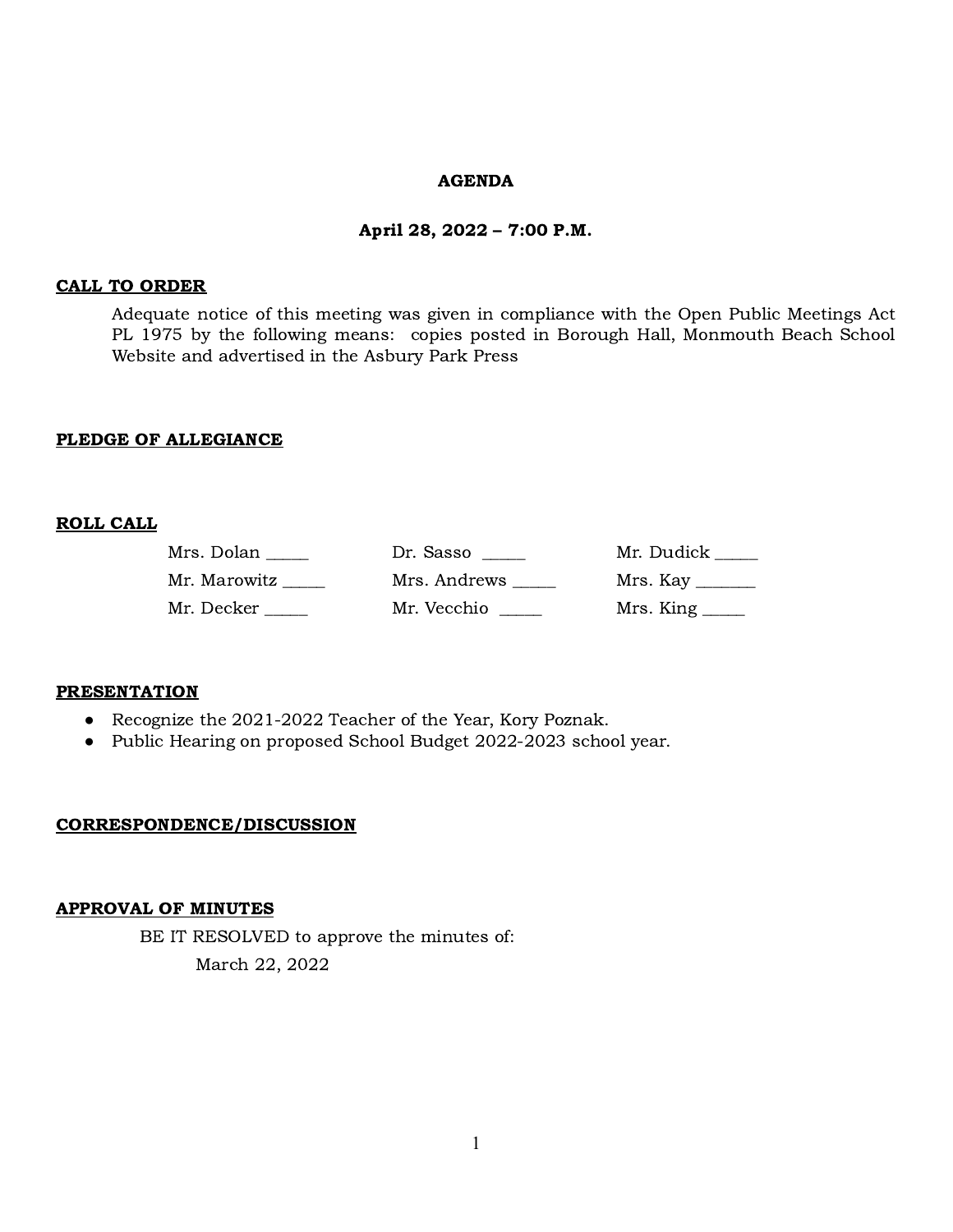# SUPERINTENDENT'S REPORT

A. BE IT RESOLVED to approve the following statistical information:

| Preschool    | 41 | Grade 3-1<br>Grade 6-1<br>14 |    | 13        |    |
|--------------|----|------------------------------|----|-----------|----|
| Kindergarten | 16 | Grade 3-2                    | 15 | Grade 6-2 | 14 |
| Grade 1-1    | 09 | Grade 4-1                    | 13 | Grade 7-1 | 12 |
| Grade 1-2    | 09 | Grade 4-2                    | 12 | Grade 7-2 | 12 |
| Grade 2-1    | 10 | Grade 5-1                    | 14 | Grade 8-1 | 13 |
| Grade 2-2    | 10 | Grade 5-2                    | 14 | Grade 8-2 | 12 |

# Student Enrollment as of March 31, 2022 Total 253

# Student Attendance

| September | 96.5% | February | 92%   |
|-----------|-------|----------|-------|
| October   | 93.0% | March    | 94.5% |
| November  | 93.5% | April    |       |
| December  | 91.5% | May      |       |
| January   | 90.5% | June     |       |

# **Staff Attendance**

| September | 89.0% | February | 98.2% |
|-----------|-------|----------|-------|
| October   | 97.2% | March    | 96.8% |
| November  | 98%   | April    |       |
| December  | 98.4% | May      |       |
| January   | 98.4% | June     |       |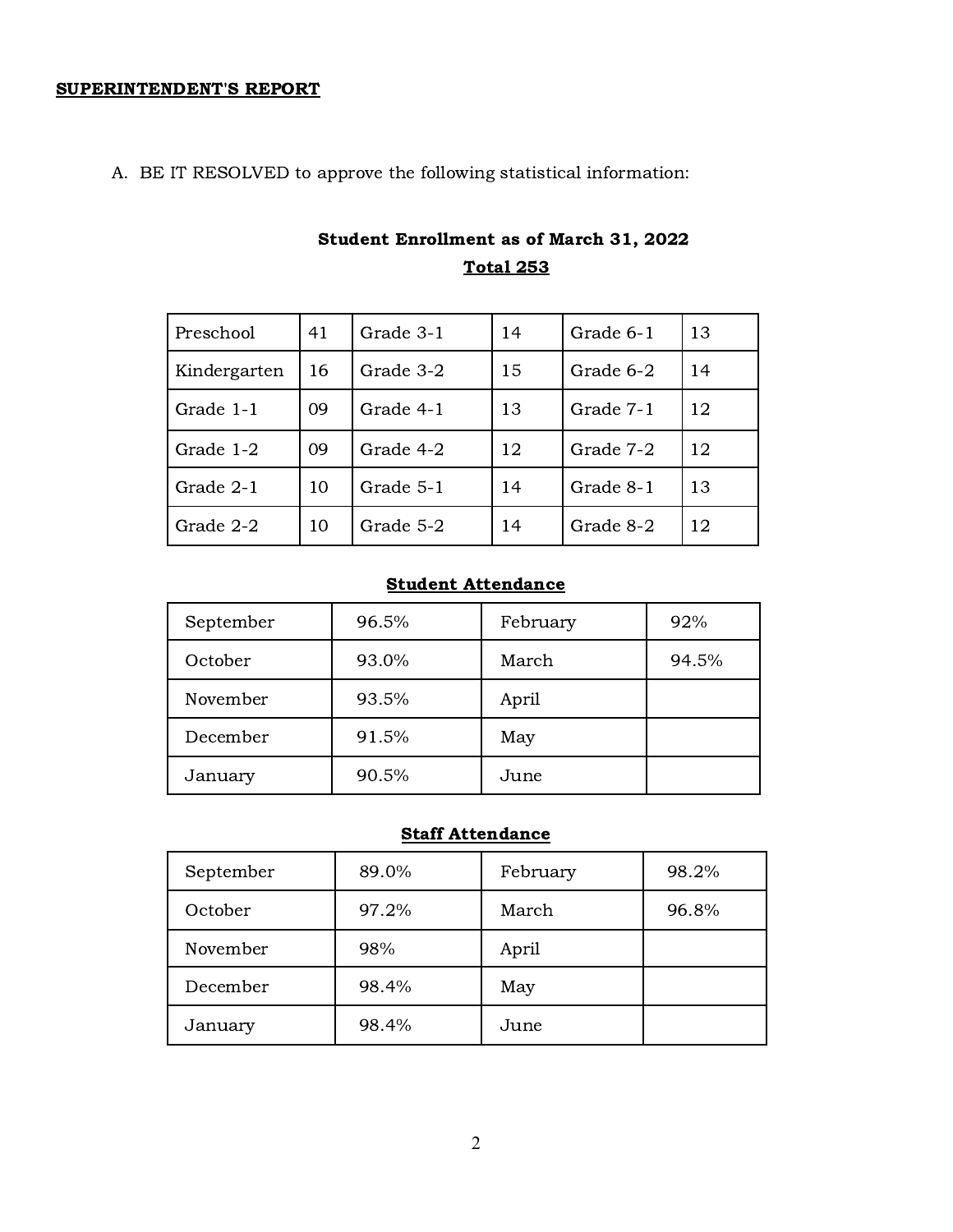### SUPERINTENDENT (continued)

- B. BE IT RESOLVED to approve the following security drills: Fire Drill – March 7, 2022 at 9:45 a.m. Security Drill - Evacuation Non Fire - March 31, 2022 at 9:30 a.m.
- C. Harassment Intimidation and Bullying

BE IT RESOLVED to approved the following HIB Reports, April, 2022:

Reported Incidents = 2

Confirmed Incident = 0

Unconfirmed Incident = 0

Unfounded/Inconclusive = 2

- D. We had two inclement weather school closing days for the 2021-2022 school year. It is Mrs. Alfone's recommendation that graduation take place on Friday, June 17, 2022 and the last day of school will be Monday, June 20, 2022 for students and staff pending any additional emergency closing. Graduation will take place on Friday, June 17, 2022 at 6:30 p.m. June 15, 2022 will be a 12:30 p.m. dismissal day for Springfest. June 16, 2022 will be a 12:30 p.m. dismissal day. June 17, 2022 and June 20, 2022 will be 12:30 p.m. dismissal days per the approved MBTA Contract. Therefore, upon the recommendation of the Superintendent, BE IT RESOLVED to approve the revised MBS District School Calendar for the 2021-2022 school year.
- E. Upon the Recommendation of the Superintendent, approve the Bus Evacuation Drill Report based on the drill conducted at MBS on April 11, 2022 at 9:30 a.m. All students were involved and exited the bus through the rear emergency door on the blacktop side of the building. Mrs. Alfone and Mr. Kammerer supervised the drill.
- F. Upon the Recommendation of the Superintendent, approve the Comprehensive Equity Plan Statement of Assurance for the 2022-2023 school year per the NJDOE One Year Extension guidelines.

# PTO PRESENTATION – Caroline Quattrochi

### PUBLIC DISCUSSION

In compliance with Open Public Meetings Act PL 1975, Chapter 10:4-12 subsection b, - A public body may exclude the public only from that portion of a meeting at which the public body discusses any matter involving the employment, appointment, termination of employment, terms and conditions of employment evaluation of the performance of promotion or discipline of any specific prospective public officer or employees or current public offer or employee employed or appointed by the public body, unless all the individual employees or appointees whose rights could be adversely affected request in writing that such matter or matters be discussed at a public meeting. As per Board Bylaws, 0167, public participation in Board Meetings, such remarks are to be limited to five minutes duration. The Board of Education, though affording the opportunity for members of the public to comment will not engage and/or make remarks concerning matters of student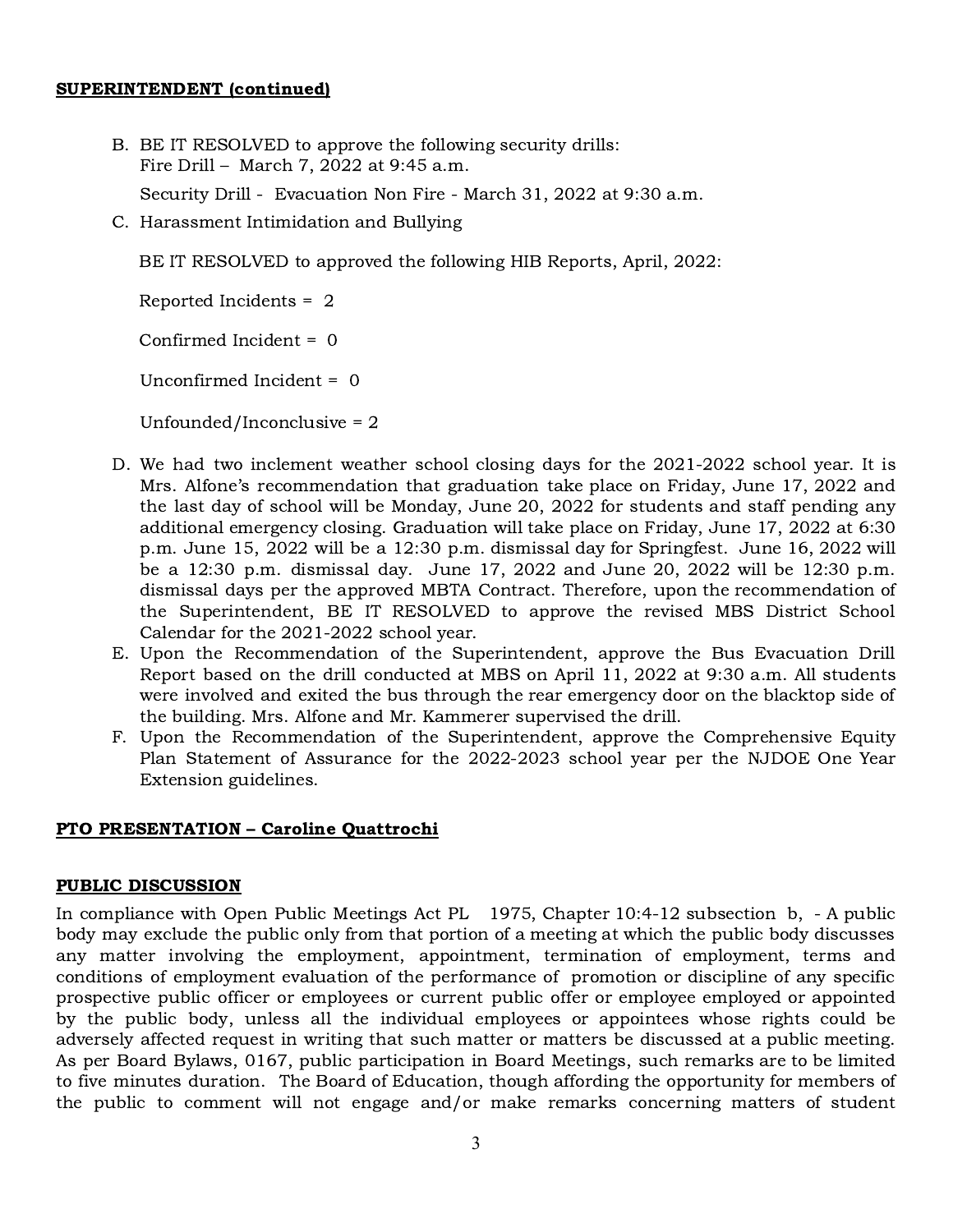confidentiality and/or matters of personnel wherein employees of the District have not been given notice of the Board's intent to discuss their terms and conditions of employment. Members of the public are reminded that though they are afforded the opportunity to address the Board, they are not given license to violate the laws of slander. Comments made by members of the public that are not in keeping with the orderly conduct of a public meeting will be asked to yield the floor and if they fail to do so may be subject to charges under New Jersey statutes associated with disruption of a public meeting.

### FINANCE

Chair: Ken Marowitz

Vincent Sasso, Joseph Vecchio, Boyd Decker

BE IT RESOLVED to approve the following Finance Items:

A. To approve the following financial reports;

- March, 2022 Bill List in the amount of \$135,167.19
- April, 2022 Bill List in the amount of \$95,400.15
- Gross payroll total for March, 2022 in the amount of \$337,519.60

| Report of Board Secretary - | <b>February</b>         |  |  |
|-----------------------------|-------------------------|--|--|
| Fund 10 -                   | \$1,509,106.03          |  |  |
| Fund 20 -                   | $$ -48,695.57$          |  |  |
| Fund 40 -                   | $-0-$<br>SS.            |  |  |
| Capital Reserve             | 242,406.00              |  |  |
| Maintenance Reserve         | \$355,422.31            |  |  |
| <b>Emergency Reserve</b>    | 10,212.30<br>$^{\circ}$ |  |  |

- Monthly transfer report for February, 2022. (**Attachment 1**)
- Pursuant to NJAC 6:120-2.13(d), I certify as of February 28, 2022 no budgetary line item account has been over-expand in violation of NJAC 6:20-22.13 (ad). I hereby certify that all of the above information is correct.
- Board Certification: Pursuant to NJAC 6:20-2.3 (e), we certify that as of February 28, 2022, after review of the Secretary's Monthly Report and upon consultation with the appropriate district officials, that to the best of our knowledge, no major account or fund has been over expended in violation of NJAC 6A:23A-22.13(b) and that sufficient funds are available to meet the district's financial obligations for the remainder of the fiscal year.
- B. Approve/ratify the Agreement between Monmouth Beach Board of Education and MOESC for One Teacher to provide Wilson Reading Instruction on an hourly basis to a small group from April 4, 2022 through June 30, 2022 at a rate of \$70.00/per hour. Groups will change every hour for a total of 4 groups each day.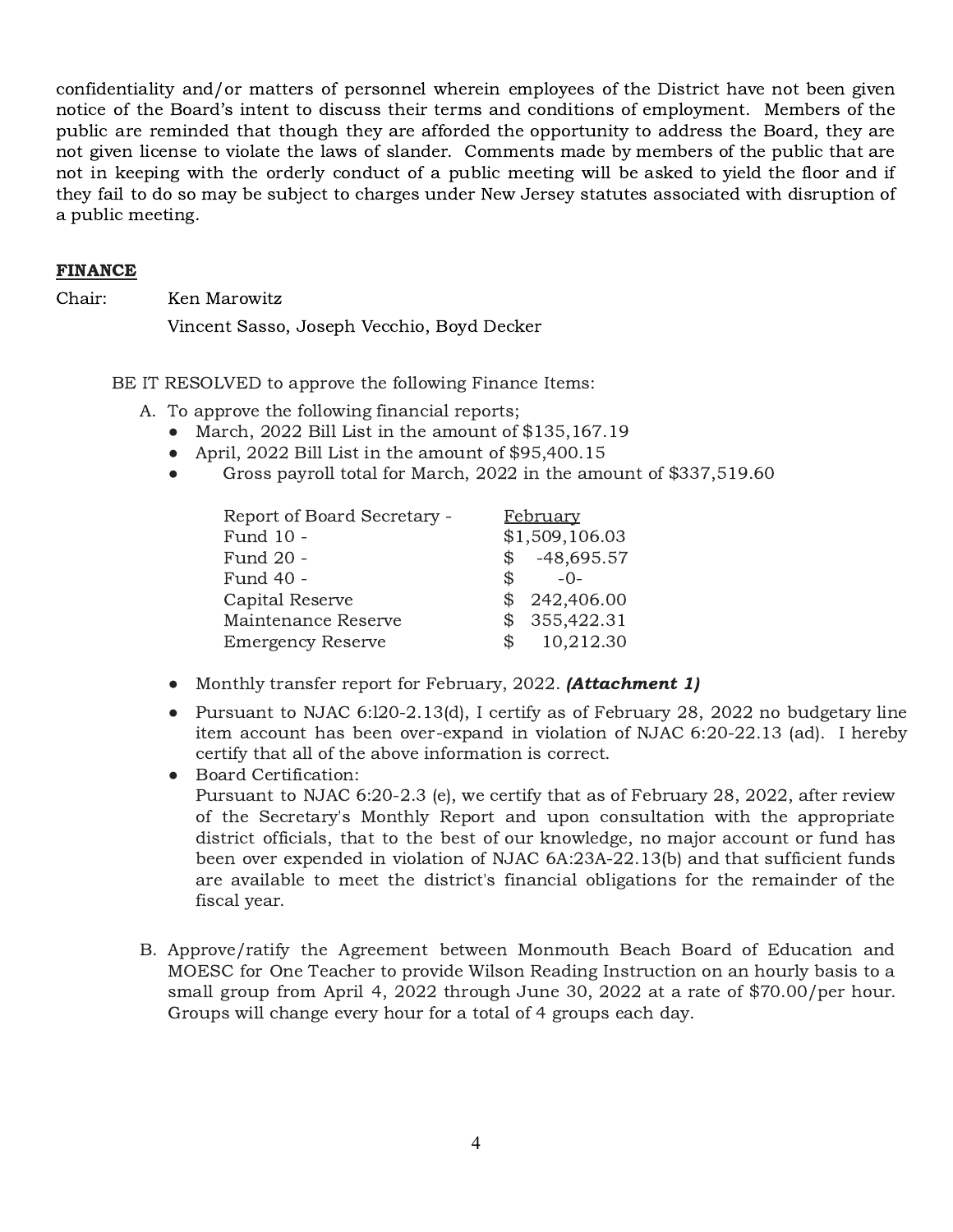# C. RESOLUTION TO ADOPT THE 2022 - 2023 SCHOOL DISTRICT BUDGET AND TAX LEVY AND SUBMISSION OF THE BUDGET

The Superintendent recommends the Board approve the following Resolution:

#### RESOLUTION

WHEREAS, the Monmouth Beach Board of Education (herein referred to as "the Board" has submitted a tentative budget to the State of New Jersey on or before March 28, 2022; and

WHEREAS, the Board received authorization to advertise said budget for the 2022 - 2023 school year from the Executive County Superintendent; and

WHEREAS, the Board has advertised said budget in the Asbury Park Press newspaper on April 14, 2022 as required by law prior to holding the Public Hearing on the budget, and after discussion at the Public Hearing hereby declares the following:

BE IT RESOLVED that the tentative budget be approved for the 2022 -2023 school year using the 2022 - 2023 state aid figures and the School Business Administrator/Board Secretary be authorized to submit the following tentative budget to the Executive County Superintendent of Schools for approval in accordance with the statutory deadline:

|                                      | General<br>Fund | Special<br>Revenue | Debt<br>Service | <b>TOTAL</b> |
|--------------------------------------|-----------------|--------------------|-----------------|--------------|
| 2022 - 2023<br>Total<br>Expenditures | \$6,117,435     | \$590,019          | \$233,000       | \$6,940,454  |
| Less:<br>Anticipated<br>Revenues     | \$975,839       | \$590,019          | $-0-$           | \$1,565,858  |
| Taxes to be<br>Raised                | \$5,141,596     | $-0-$              | \$233,000       | \$5,374,596  |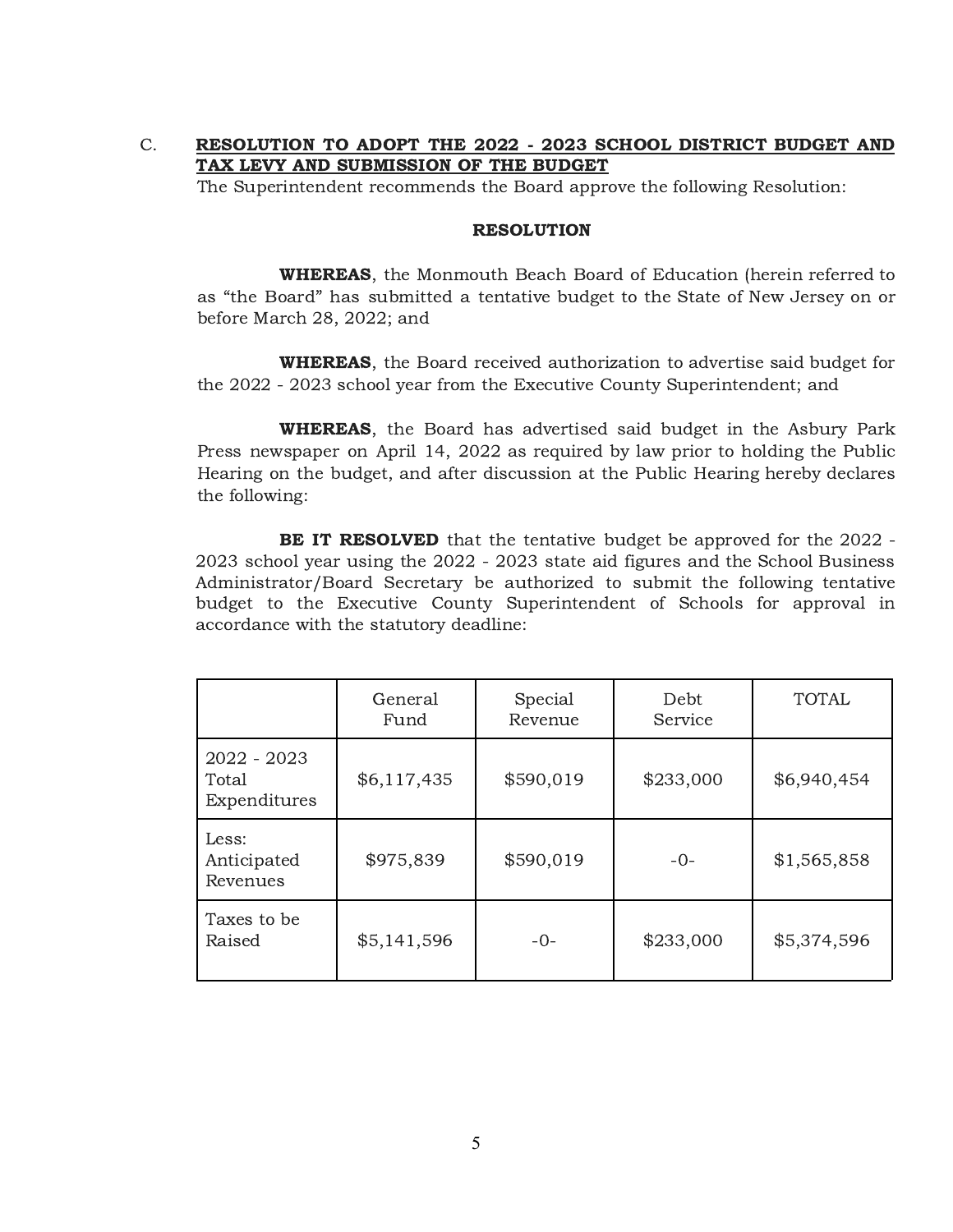BE IT RESOLVED that the Monmouth Beach Board of Education includes in the proposed budget the adjustment for banked cap in accordance with N.J.A.C. 6A:23A-10.1(b). The district has fully exhausted all eligible statutory spending authority and must increase the base budget in the amount of \$185,941 for the purpose of direct instructional cost for students and an increase in security costs. The district intends to complete said purposes by June 2023; and

**BE IT RESOLVED** that included in the general fund appropriations, budget line 620 is a withdrawal from Capital Reserve - other Capital Reserve projects in the amount of \$121,000 for other capital project costs of \$121,000. The total cost of this project is \$121,000 which represents expenditures for replacement of the gym floor are in addition to the facilities efficiency standards determined by the Commissioner as necessary to achieve the New Jersey Student Learning Standards.

WHEREAS, the Monmouth Beach Board of Education recognizes school staff and Board members will incur travel expenses related to and within the scope of their current responsibilities and for travel that promotes the delivery of instruction or furthers the efficient operation of the school district; and

WHEREAS, N.J.A.C. 6A:23A-7.3 et seq. requires Board members to receive approval of these expenses by a majority of the full voting membership of the Board and staff members to receive prior approval of these expenses by the Superintendent of Schools and a majority of the full voting membership of the Board; and

WHEREAS, the Monmouth Beach Board of Education established \$28,000 as the maximum travel amount for the current school year and expended \$3,551. as of this date; now

THEREFORE BE IT RESOLVED, the Board of Education approves travel and related expense reimbursements in accordance with N.J.A.C. 6A:23A-7.3 to a maximum expenditure of \$28,000 for the 2022 - 2023 school year,

NOW THEREFORE BE IT FURTHER RESOLVED, the Monmouth Beach Board of Education hereby submits this Resolution in support of the 2022 – 2023 budget to the Board for final adoption.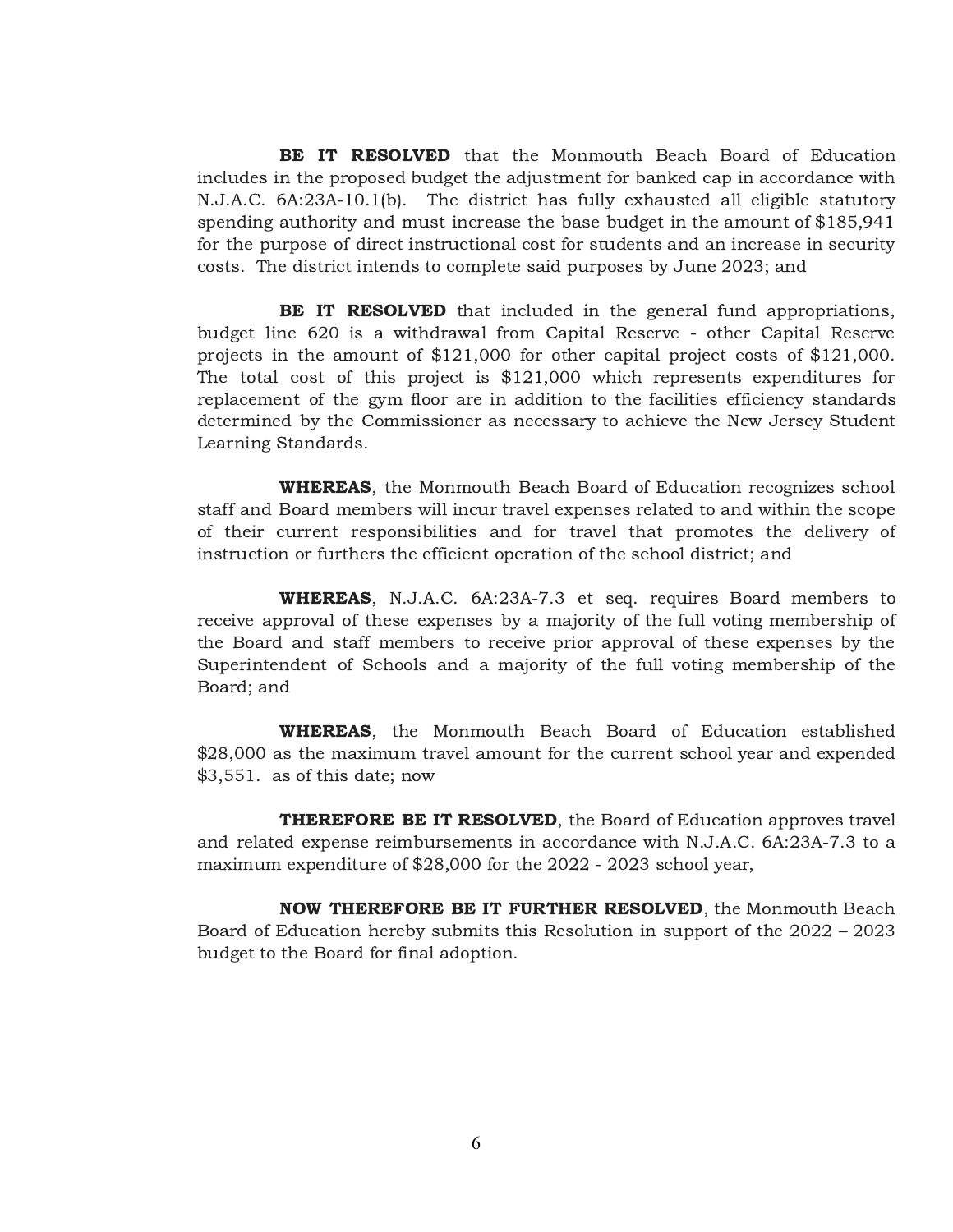BE IT FURTHER RESOLVED, the Monmouth Beach Board of Education hereby adopts the 2022 - 2023 school year budget and authorizes the School Business Administrator to transmit the budget to the State of New Jersey.

> Peter E. Genovese III, RSBO, QPA School Business Administrator/Board Secretary

- F. BE IT RESOLVED to approve Delta Dental as the district's dental carrier effective July 1, 2022 - June 30, 2024 for a 2 year renewal at an amount of approximately \$36,476.52 which represents a 13.6% decrease over the current rate.
- G. BE IT RESOLVED to approve the agreement with Monmouth Ocean Educational Services Commission (MOESC) to provide nursing services from July 1, 2022 through June 30, 2023.
- H. BE IT RESOLVED to approve the Memorandum of Agreement with the Monmouth Beach Education Association with regard to Association Grievance ULP Docket No. CO-2022-069.
- I. Approve Quote # 163837 from the Institute for Multi Sensory Education for Comprehensive Virtual IMSE Orton Gillingham training at a cost of \$3,825.00.
- J. Approve Coskey's Electronic System to install a new sound system in the gym at a cost of \$8,688.00
- K. Ratify/approve the new Pre K tuition contract for student ID#1508 effective Monday, April 4 at no cost for the 2021-2022 school year.

# **PERSONNEL**

Chair: Barbara Kay Melanie Andrews, Chris Dudick, Aleksandra King

BE IT RESOLVED to approve the following Personnel Items:

- A. Approve Lauren Decker to attend the Woodloch Resort 8th grade trip as the substitute nurse from June 8-10, 2022 at a cost of \$250.00 per day for 3 days and \$218.00 for each overnight for 2 nights.
- B. Approve Ellen Marowitz as a volunteer for both Camp Bernie trips from May 11-13, 2022 and May 24-26, 2022.
- C. Rescind the stipend approval of Michael Kammerer as the baseball coach for the 2021-2022 school year.
- D. Rescind the stipend approval of Jade Gordon as the Talent Show advisor for the 2021-2022 school year.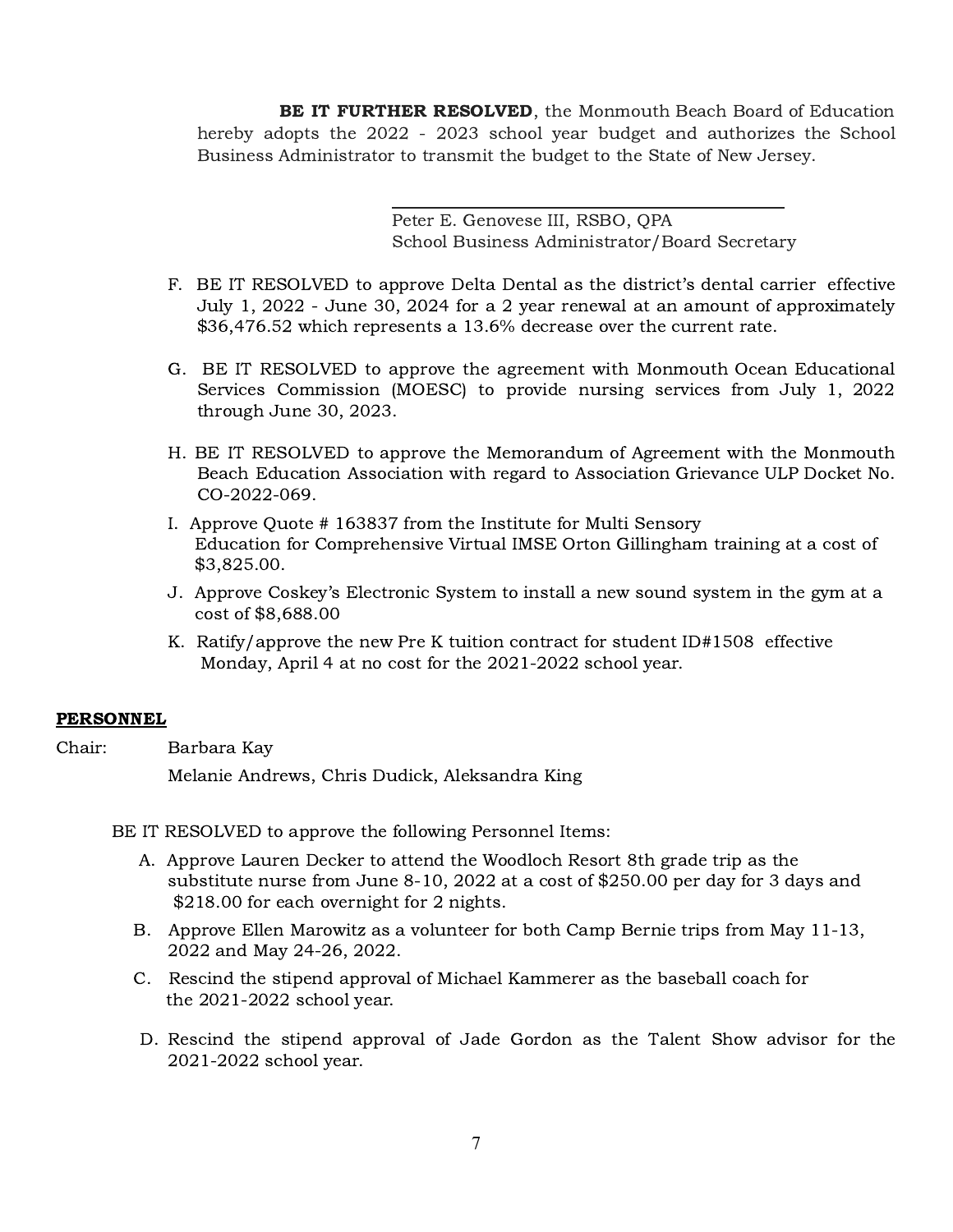E. Approve Summer Program for the following teachers: Up to 65 hours inclusive of instruction (40 hours) and Preparation Time (25 hours) at \$54 per hour (Maximum allotment per teacher: \$3510)

Michele LaValle, Emily Rossi, Nancy Pietz, Mary Alyce Turner, Kory Poznak, Kara Sheridan, Karina Gervolino, Christopher Aviles, Tracy Pennell, Courtney MacKay, Nicole DePalma and Erin Deininger.

F. To correct the minutes of March 22, 2022 to read:

The Board wishes to hire Meghan Vaccarelli, as an Interim Administrator of Academic Achievement/Supervisor of Special Services effective March 28, 2022 through June 30, 2022 at a rate of \$450 per day.

G. To correct the minutes of March 22, 2022 to read:

The Board wishes to hire Rocco Tomazic to the position of Interim Superintendent of Schools at a rate of \$675.00 per day effective April 25, 2022.

H. To correct the minutes of March 22, 2022 to read:

To accept, with regret, the resignation of Jessica L. Alfone, Superintendent at MBS, with the last day being May 6, 2022.

I. To correct the minutes of February 15, 2022 to read:

To approve the maternity leave of absence for Amanda Mergner, Administrator of Academic Achievement, beginning March 28, 2022 with an anticipated return date of August 1, 2022. Beginning March 28, 2022, Mrs. Mergner will utilize 4 days working from home, 7 vacation days, 3 personal days, 4 family illness days, and 10 sick days. Mrs. Mergner will be utilizing NJFLA on May 9, 2022 for 12 weeks.

- J. To approve Isabel Farrell and Marie Meriton as substitute teachers for the remaining 2021-2022 school year pending fingerprinting clearance.
- K. Accept, with regret, the retirement of Stephanie Gauntt Santry, effective July 1, 2022.

# CURRICULUM AND INSTRUCTION

Chair: Chris Dudick

Barbara Kay, Melanie Andrews, Aleksandra King

BE IT RESOLVED to approve the following Curriculum and Instruction Items:

- A. To approve/ratify the following teacher workshops:
	- Approve Cindy Zayko to attend NJ Association of Learning Disabilities, Science of Reading Series on April 14, 2022, May 12, 2022, and June 16, 2022 from 7:00 p.m. - 8:00 p.m. at a cost of \$60.00.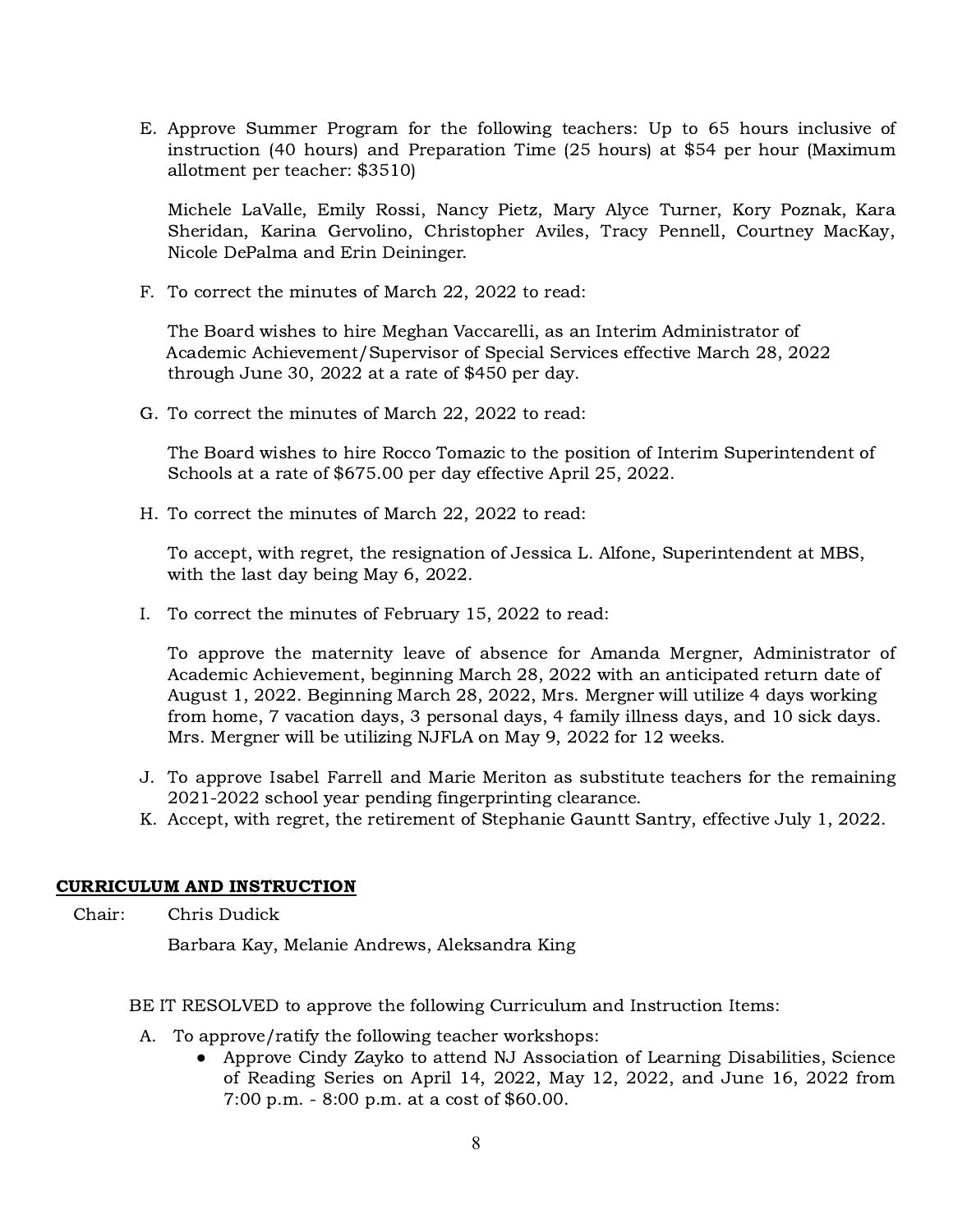### BUILDING AND GROUNDS

Chair: Boyd Decker Ken Marowitz, Vincent Sasso, Joseph Vecchio

### POLICY

Chair: Melanie Andrews

#### GENERAL ITEMS

A. Future Meeting Date, May 31, 2022.

#### EXECUTIVE SESSION

BE IT RESOLVED that pursuant to the Open Public Meetings act of 1975, the board is now going into Executive Session to discuss matters relating to:

- Matters rendered confidential by state or federal law.
- \_X Personnel
- Appointment of a public official
- Matters covered by Attorney/Client Privilege
- \_\_\_ Pending or anticipated litigation
- Pending or anticipated contract negotiations
- Protection of the safety or property of the public
- Matters which would constitute an unwarranted invasion of privacy
- Matters in which the release of information would impair a right to receive funds from the United States Government
- \_\_\_ Matters concerning collective negotiations and/or the negotiations of terms and conditions of employment of employees of the Board of Education
- \_\_\_ Possible imposition of a civil penalty or suspension
- Evaluation of Superintendent.

Minutes of this executive session will be maintained and at such time as their confidentiality is no longer required, they will be released to the public. The Board should be in executive session for approximately 30 minutes. Formal action may be taken when the meeting is reconvened.

### ADJOURNMENT